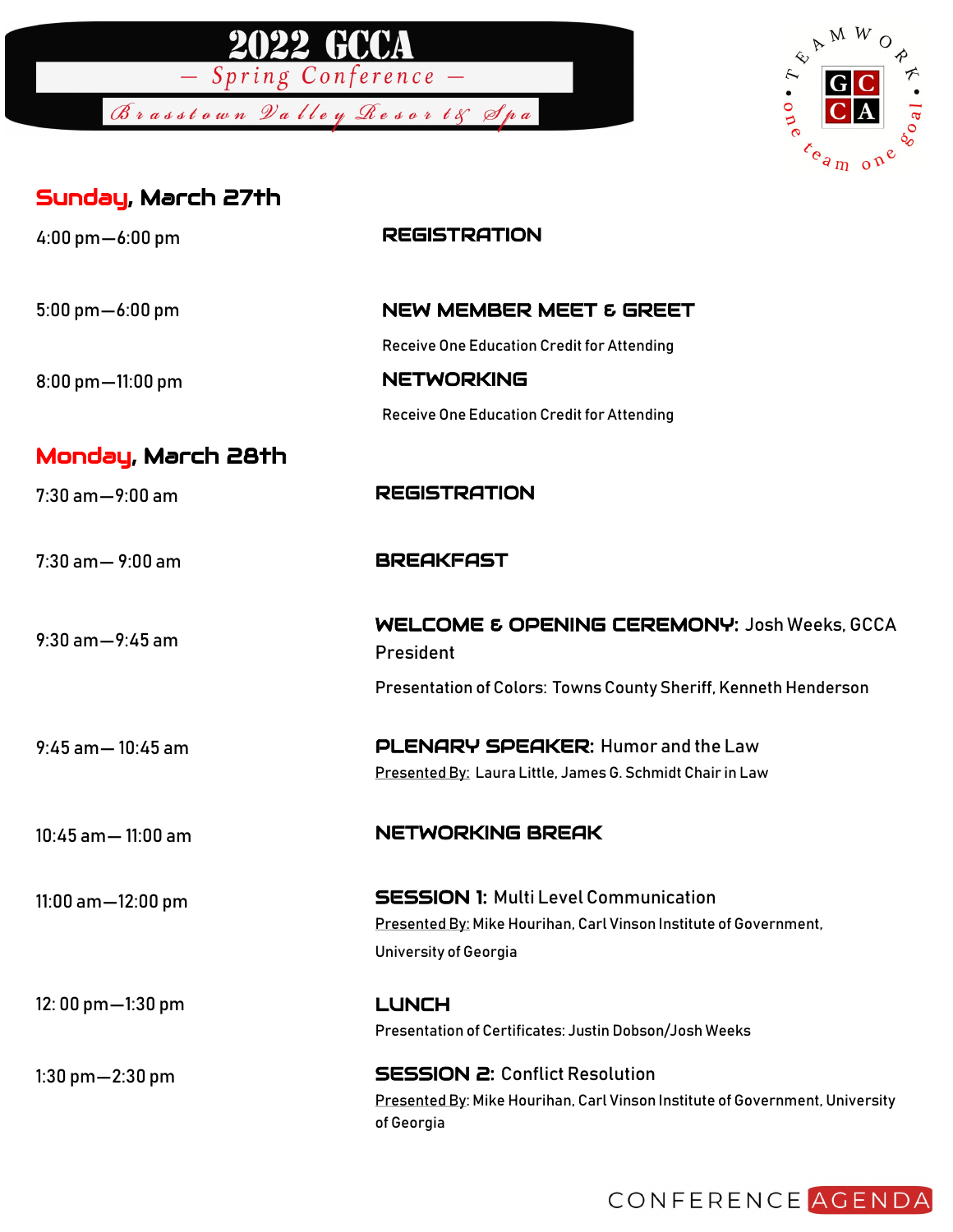



| Monday, March 28th                  |                                                                                                                                                                                                   |
|-------------------------------------|---------------------------------------------------------------------------------------------------------------------------------------------------------------------------------------------------|
| $2:30$ pm $-2:45$ pm                | NETWORKING BREAK                                                                                                                                                                                  |
| $2:45 \text{ pm} - 3:45 \text{ pm}$ | <b>SESSION 3:</b> Leadership and Resiliency<br>Presented By: TJ BeMent, District Court Administrator, 10th Judicial District                                                                      |
| $4:30 \text{ pm} - 6:30 \text{ pm}$ | <b>NETWORKING - PUTTING RAFFLE</b>                                                                                                                                                                |
| $7:00$ pm $-10:30$ pm               | ASW DISTLLERY TASTING - HOSPITALITY SUITE<br>FEATURING VODKA, GIN, RYE, AND BOURBON                                                                                                               |
| Tuesday, March 29th                 |                                                                                                                                                                                                   |
| $7:30$ am $-9:30$ am                | <b>BREAKFAST</b>                                                                                                                                                                                  |
| $9:45$ am $-10:45$ am               | <b>SESSION 4:</b> Navigating the Changing Landscape of Judicial Society<br>Presented By: Edwin Bell, Director of Racial Justice, Equity and Inclusion, National<br><b>Center for State Courts</b> |
| $10:45$ am $- 11:00$ am             | NETWORKING BREAK                                                                                                                                                                                  |
| $11:00$ am $-12:00$ pm              | <b>SESSION 5:</b> The Pope, Pepsi, and Politics:<br>Negotiating with difficult people<br>Presented By: Matt Milligan, Director of The Institute of Conflict Management                            |
| 12:00 pm-1:30 pm                    | <b>LUNCH</b>                                                                                                                                                                                      |
|                                     | Presentation of GCCA Cares: S.A.F.E, Support, Advocacy, and Emergency shelter for<br>victims of Domestic Abuse, Child Abuse, and Sexual Abuse                                                     |
| 1:30 pm $-$ 1:45 pm                 | GCCA PLATINUM SPONSORS                                                                                                                                                                            |
| 1:45 pm $-$ 2:45 pm                 | <b>SESSION 6:</b> Understanding Needs: The Key to Building Healthy Teams                                                                                                                          |

Presented By: Juliet Hall, Leadership Consultant and Author